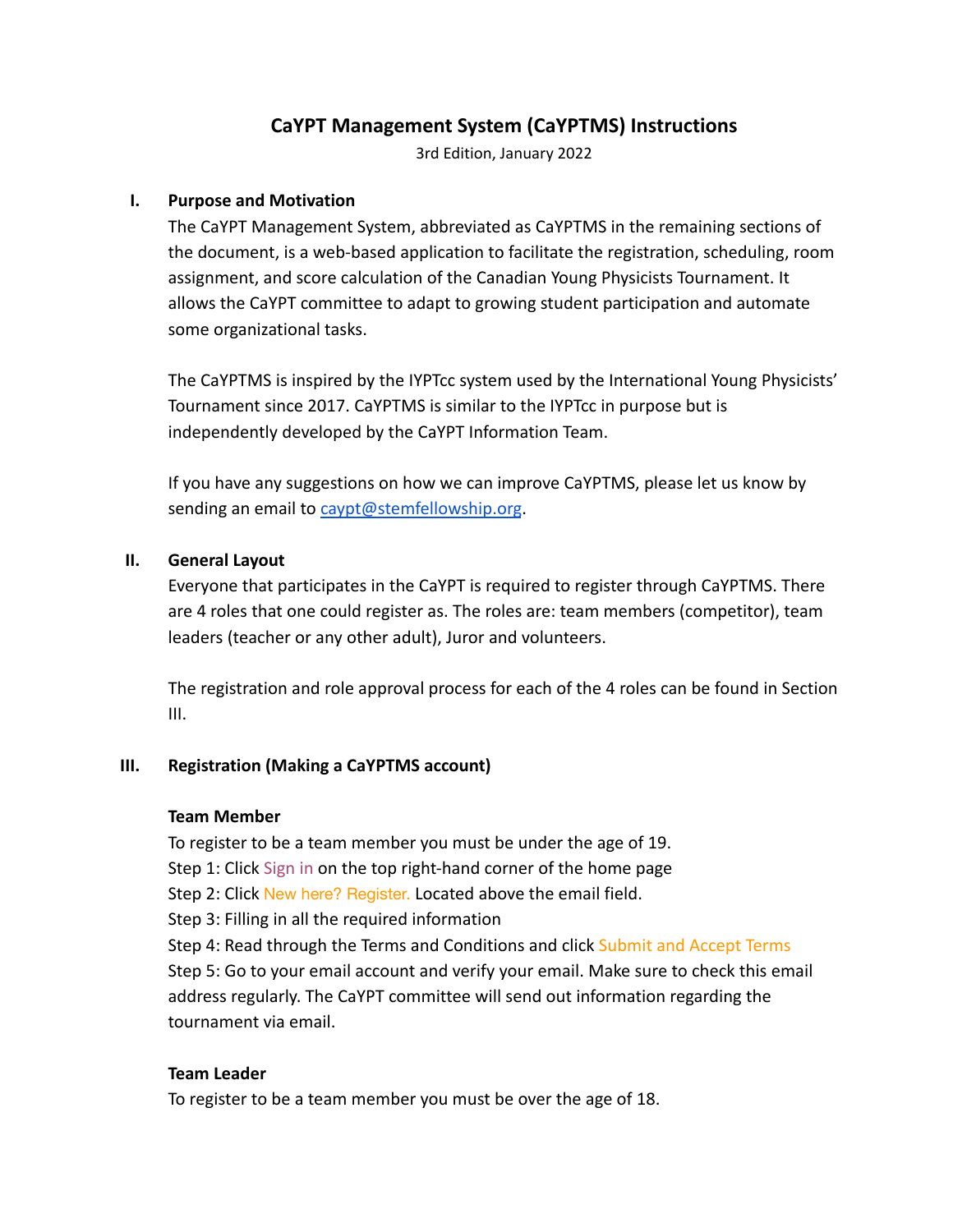Step 1: Click Sign in on the top right-hand corner of the home page

Step 2: Click New here? Register. Located above the email field.

Step 3: Filling in all the required information

Step 4: Read through the Terms and Conditions and click Submit and Accept Terms Step 5: Go to your email account and verify your email. Make sure to check this email address regularly. The CaYPT committee will send out information regarding the tournament via email.

# **Juror**

To register to be a team member you must be over the age of 20.

Step 1: Click Sign in on the top right-hand corner of the home page

Step 2: Click New here? Register. Located above the email field.

Step 3: Filling in all the required information

Step 4: Read through the Terms and Conditions and click Submit and Accept Terms Step 5: Go to your email account and verify your email. Make sure to check this email address regularly. The CaYPT committee will send out information regarding the tournament via email.

# **Volunteer**

To register to be a team member you must be over the age of 14.

Step 1: Click Sign in on the top right-hand corner of the home page

Step 2: Click New here? Register. Located above the email field.

Step 3: Filling in all the required information

Step 4: Read through the Terms and Conditions and click Submit and Accept Terms Step 5: Go to your email account and verify your email. Make sure to check this email address regularly. The CaYPT committee will send out information regarding the tournament via email.

# **IV. Creating a Team and Role Approval**

# **Team Member**

To enroll in a team you should contact your team leader to ensure that a team has been created. (Team member status must be approved by your team leader)

Step 1: Click join a team as a team member

Step 2: Select your school in the drop-down menu. If your school is not on the list, please contact your team leader.

Step 3: Click Submit

Step 4: Check back to see whether your team leader has approved your request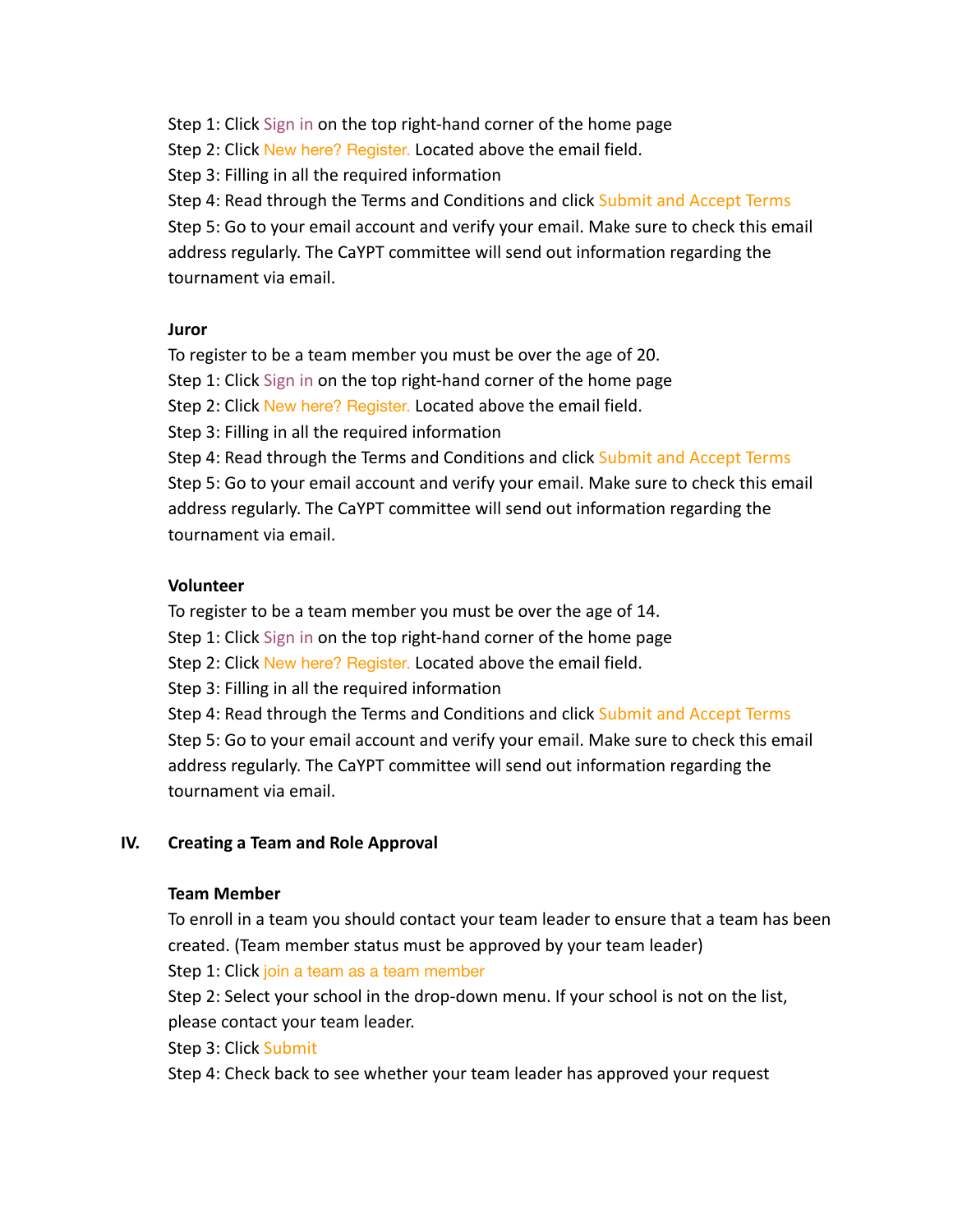#### **Team Leader**

Creating a team (teams are automatically approved) Step 1: Click create your own team as a team lead Step 2: If you already made a team for your school before, you only need to fill in the team name and teleconference option for your second team. If this is your first team, you should fill in the school information Step 3: Click Submit

#### Approve Students

After you create a team, you can approve or reject students or assign one student as the team captain.

#### **Juror**

(Juror are automatically approved) Step 1: Click Join as a Juror Step 2: Select your availability and teleconference option Step 3: Select the schools that you have a conflict of interest with Step 4: Click Submit

#### **Volunteer**

(Volunteers are automatically approved) Step 1: Click Join as a volunteer Step 2: Select your availability Step 3: Select the schools that you have a conflict of interest with Step 4: Click Submit

### **V. Automatic Room Assignment**

Teams, jurors and volunteers will be assigned to rooms based on their availability, experience, conflict of interest and teleconference status.

We aim to allow teams to meet the maximum number of teams and jurors during the tournament.

After the teams complete their random draw on competition day. The room assignment system will complete its calculations and automatically send a schedule to every participant.

### **VI. Timing, Score Computation and Ban Computation**